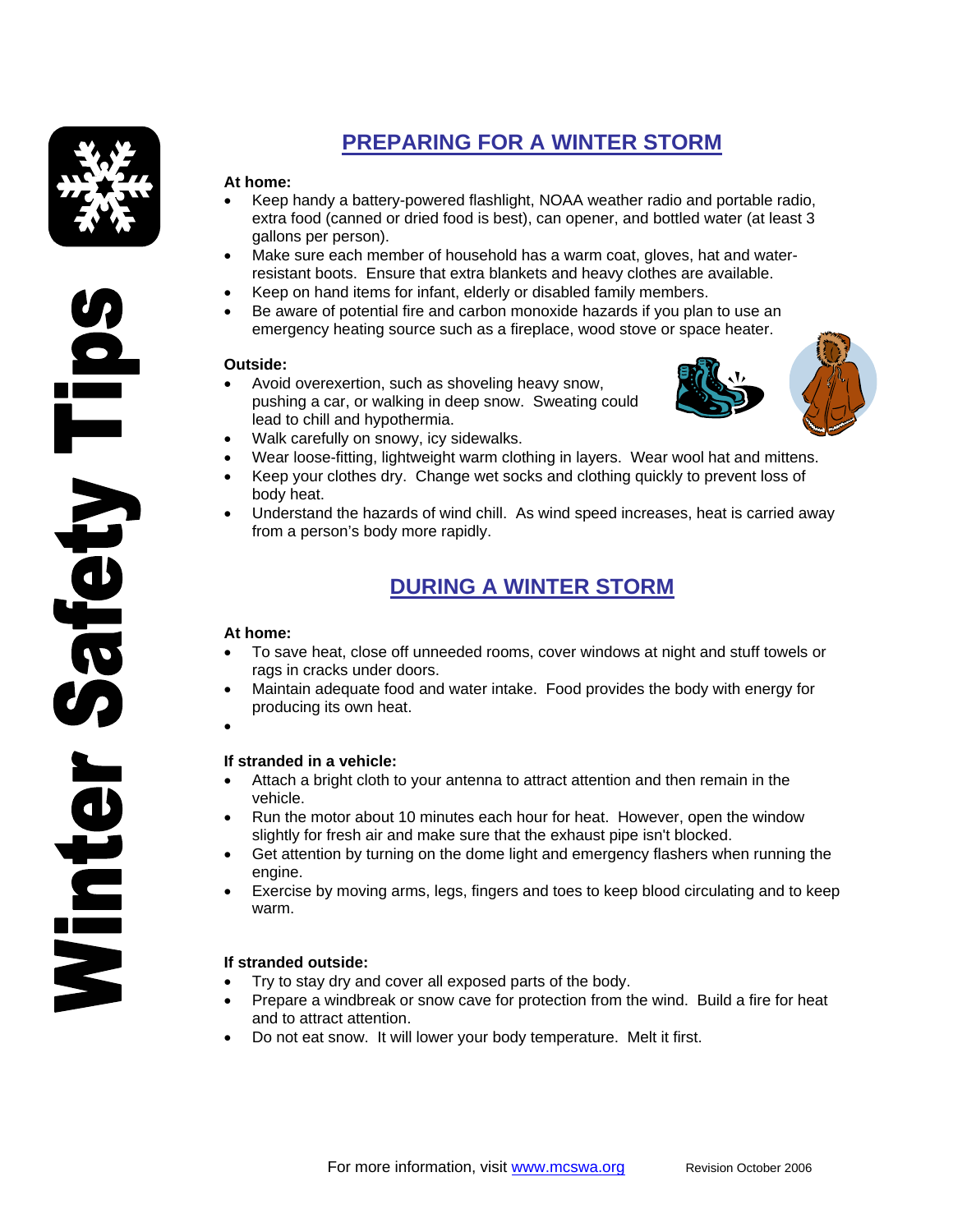# **ANYTIME**

Listen for All-Hazards NOAA Weather Radio or local radio, television and cable stations for the latest updates on hazardous winter weather.



- To ensure uninterrupted weather information, make sure the NOAA Weather Radio or other radio has a battery-operated backup and fresh batteries. A battery-operated TV is another option.
- For All-Hazards NOAA Weather Radio information, including a station near you, see the NOAA Weather Radio page on the Internet at http://www.nws.noaa.gov/nwr or contact your National Weather Service office.

**Know the difference between a winter storm WATCH (conditions make the storm possible) and winter storm WARNING (the storm is headed for your area).** 

**A blizzard WARNING means strong winds, blinding wind-driven snow, and dangerous wind chill. Avoid driving and seek shelter.** 

*For more information on winter storms, see http://www.nws.noaa.gov/om/brochures/winterstorm.pdf.* 

**6**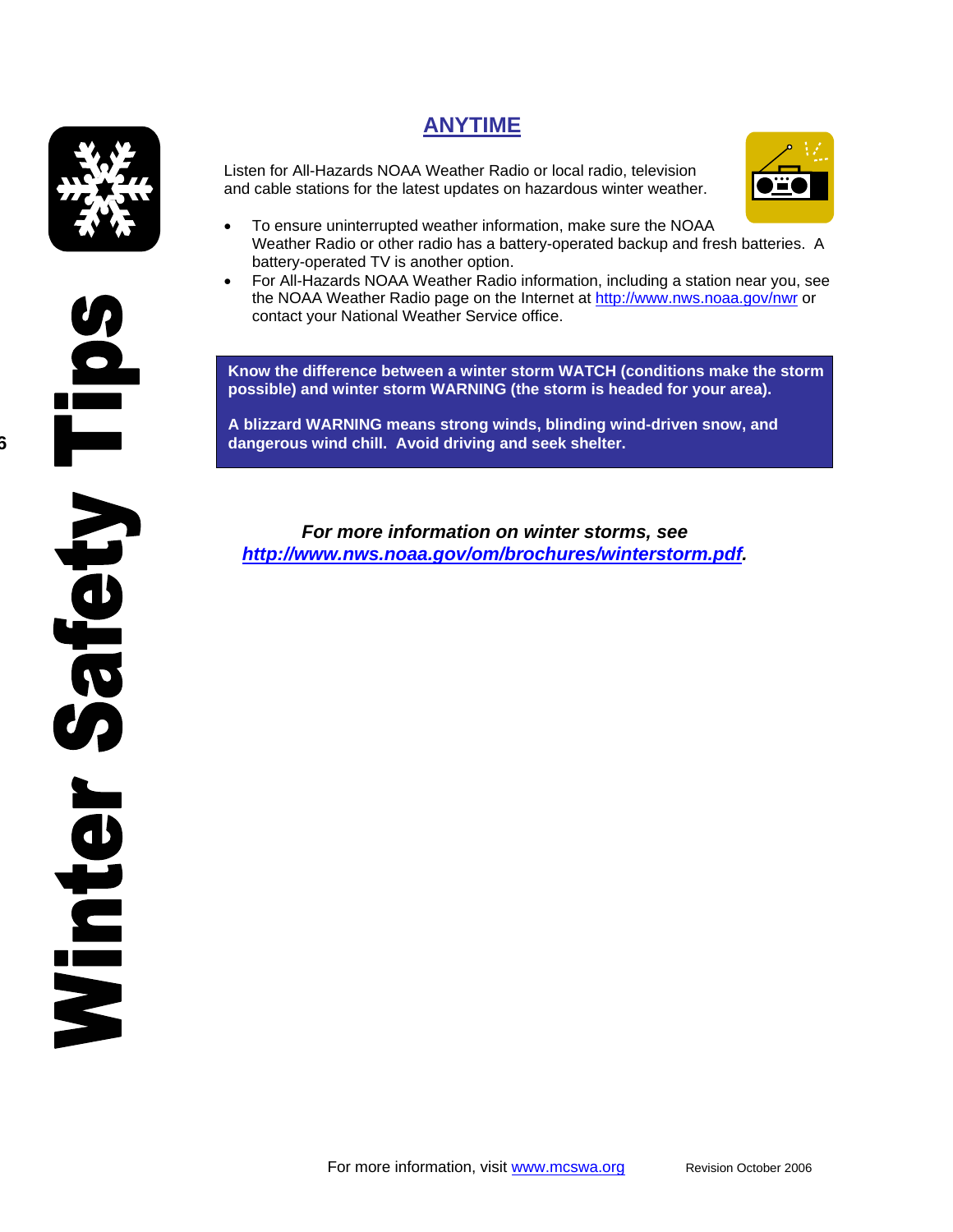

**CASH** 

- spieze

Vinter

*On average, a major winter storm hits part of Michigan at least once per month between October and April. In 2004 (the most recent year for which records are available), 44 persons died as a direct result of severe winter weather according to local and state medical examiners and health departments. This is in addition to victims of auto accidents due to slippery roads and those who suffer heart attacks while shoveling snow. The following are frequently asked questions about winter weather.* 

### **1. What is wind chill?**

Wind chill is the perceived temperature resulting from the effect of wind, in combination with cold air, which increases the rate of heat loss from the human body.

#### **2. What is frostbite and what can you do to treat it?**

Frostbite is damage to body tissue caused by that tissue being frozen. Frostbite causes a loss of feeling and a white or pale appearance in extremities, such as fingers, toes, ear lobes, or the tip of the nose. Frostbite varies in severity from frostnip to deep frostbite, depending on the length of exposure, air temperature, and wind speed. For frostnip, place firm, steady pressure from a warm hand against the area. Also, blow on the surface holding the frostnipped area against the body. Do not rub the area, apply snow or submerge it in hot or cold water. Victims of severe frostbite must receive prompt medical attention.

#### **3. What is hypothermia and what are the warning signs?**

Hypothermia occurs when the body temperature drops to 95 degrees F. or lower. It can develop whenever body heat loss exceeds heat gain. Hypothermia is not exclusive to winter. It can occur during the wind and rain of spring and summer. Hypothermia is often mistaken for fatigue, irritability, or dehydration and may include some of these signs: abnormal decision making; improper response to cold; apathy, lethargy; decreased cooperation; slurred speech; disorientation; shivering; stumbling; and worsening joint stiffness.

#### **4. How do you treat hypothermia?**

Mild to moderate hypothermia (body temperature greater than 90 degrees F., conscious, shivering, able to walk)

- Prevent further heat loss. Dry, remove from cold and insulate.
- Rewarm by warming the body core first. Rehydrate with warm broth. • Seek medical attention.
	- Severe hypothermia (body temperature less than 90 degree F., unconscious, not shivering).
- Prevent further heat loss.
- Seek immediate medical attention.

## **5. What are the various winter weather warnings and advisories?**

- A **winter storm watch** indicates that severe winter weather conditions may affect your area in the next 12 to 48 hours.
- A **winter storm warning** indicates that severe winter conditions are imminent. There are a variety of winter storm warnings including **heavy snow warning**, **ice storm warning** and **lake effect snow warning**.
- A **winter storm warning** for heavy snow indicates snowfalls of at least 6 inches in 12 hours or 8 inches in a 24-hour period are expected. In the Upper Peninsula, it indicates 8 or more inches in 12 hours and 10 or more inches in a 24-hour period.
- **Blizzard warnings** are issued when sustained wind speeds or frequent gusts of at least 35 miles per hour are accompanied by considerable falling and/or blowing snow. Visibility is greatly reduced to near zero during a blizzard.
- **Snow advisories** are issued when snowfalls of 4 to 5 inches are expected in a 12-hour period for the average of the forecast range (or 4 to 7 inches within 12 hours in the U.P.).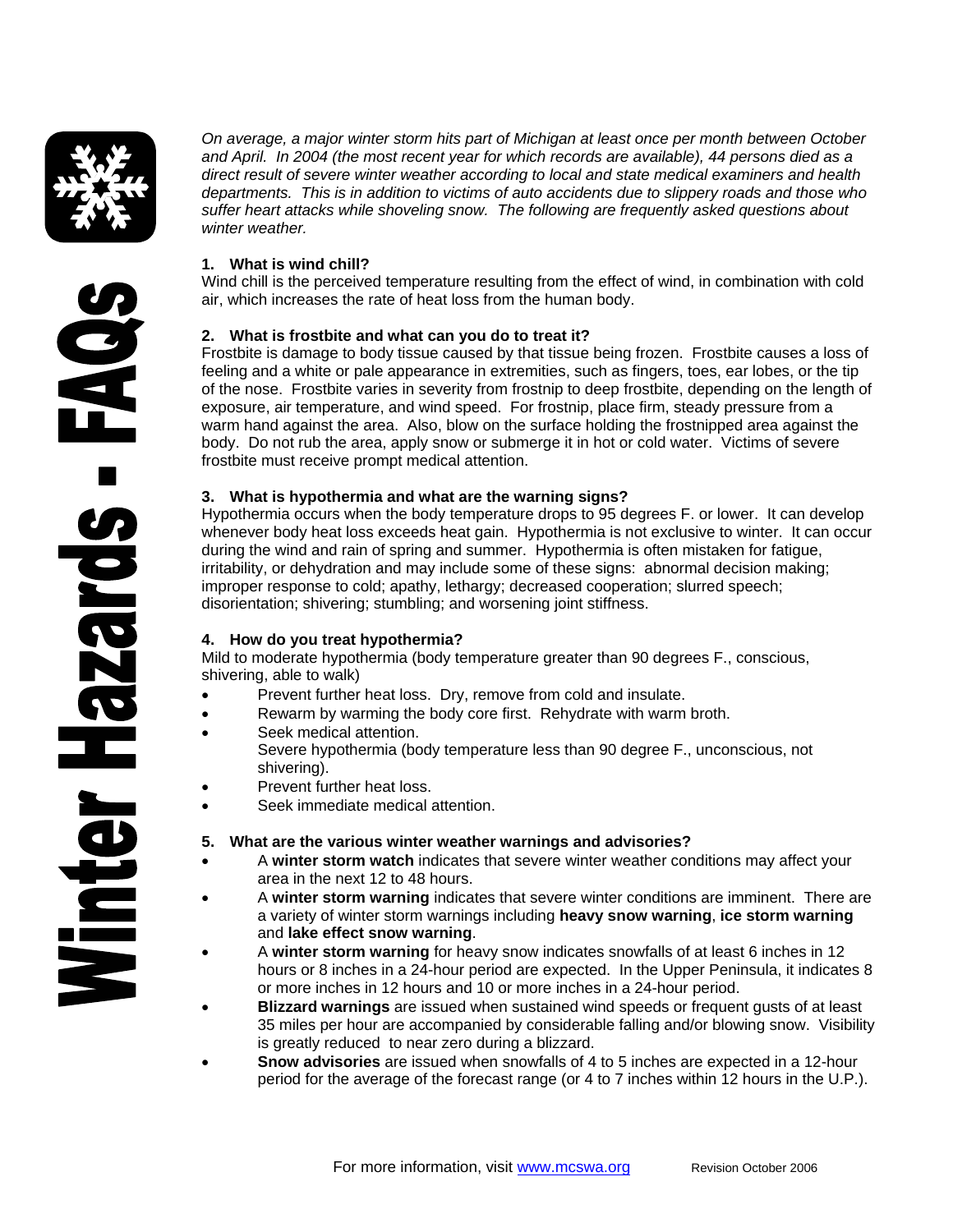

# **YOU CAN PREVENT FROZEN PIPES**

Frozen pipes aren't just an inconvenience. An average of a quarter-million families have their homes damaged and lives disrupted each winter…all because of water pipes that freeze.

An eighth-inch crack in a pipe can spew up to 250 gallons of water a day, destroying floors, furniture, and personal property. Both plastic (PVC) and copper pipes may burst.

# *Before the Cold Hits…*

**INSULATE** pipes in crawl spaces and attics, the ones most susceptible to freezing. Remember: The more insulation, the better protected your pipes will be. **HEAT TAPE** or thermostatically-controlled heat cables can be used to wrap pipes. Use only products approved by an independent testing organization, such as Underwriters Laboratories, and only for the use intended (exterior or interior). Closely follow all manufacturer's installation and operating instructions.

**SEAL** leaks that allow cold air inside, near where pipes are located. Look for air leaks around electrical wiring, dryer vents and pipes. Use caulk or insulation to keep the cold out and the heat in. With severe wind chill, a tiny opening can let in enough cold air to cause a pipe to freeze.

**DISCONNECT** garden hoses and, if practical, use an indoor valve to shut off and drain water from pipes leading to outside faucets. This reduces the chance of freezing in the short span of pipe just inside the house.

# *When the Mercury drops…*

**A TRICKLE** of hot and cold water might be all it takes to keep your pipes from freezing. Let warm water drip overnight, preferably from a faucet on an

outside wall. **OPEN** cabinet doors to allow heat to get to uninsulated pipes under sinks and appliances near exterior walls.

# *If you're away…*

**SET** the thermostat no lower than 55 degrees F.



**ASK** a friend or neighbor to check your house daily to make sure it's warm enough to prevent freezing, or…

**SHUT OFF** and drain the water system. Be aware that if you have a fire protection sprinkler system in your house, it will be deactivated when you shut off the water.

## *If your pipes freeze…*

**DON'T TAKE CHANCES.** If you turn on your faucets and nothing comes out, leave the faucets turned on and call a plumber. If you detect that your water pipes have frozen and burst, turn off the water at the main shut-off valve in the house; leave the water faucets turned on. (Make everyone in your family aware of where the water shut-off valve is and how to open and close it.)

**NEVER** try to thaw a pipe with a torch or other open flame. Water damage is preferable to fire damage. You may be able to thaw a frozen pipe with the warm air from a hair dryer. Start by warming the pipe as close to the faucet as possible, working toward the coldest section of pipe.

**DO NOT** use electrical appliances in areas of standing water because electrocution is possible.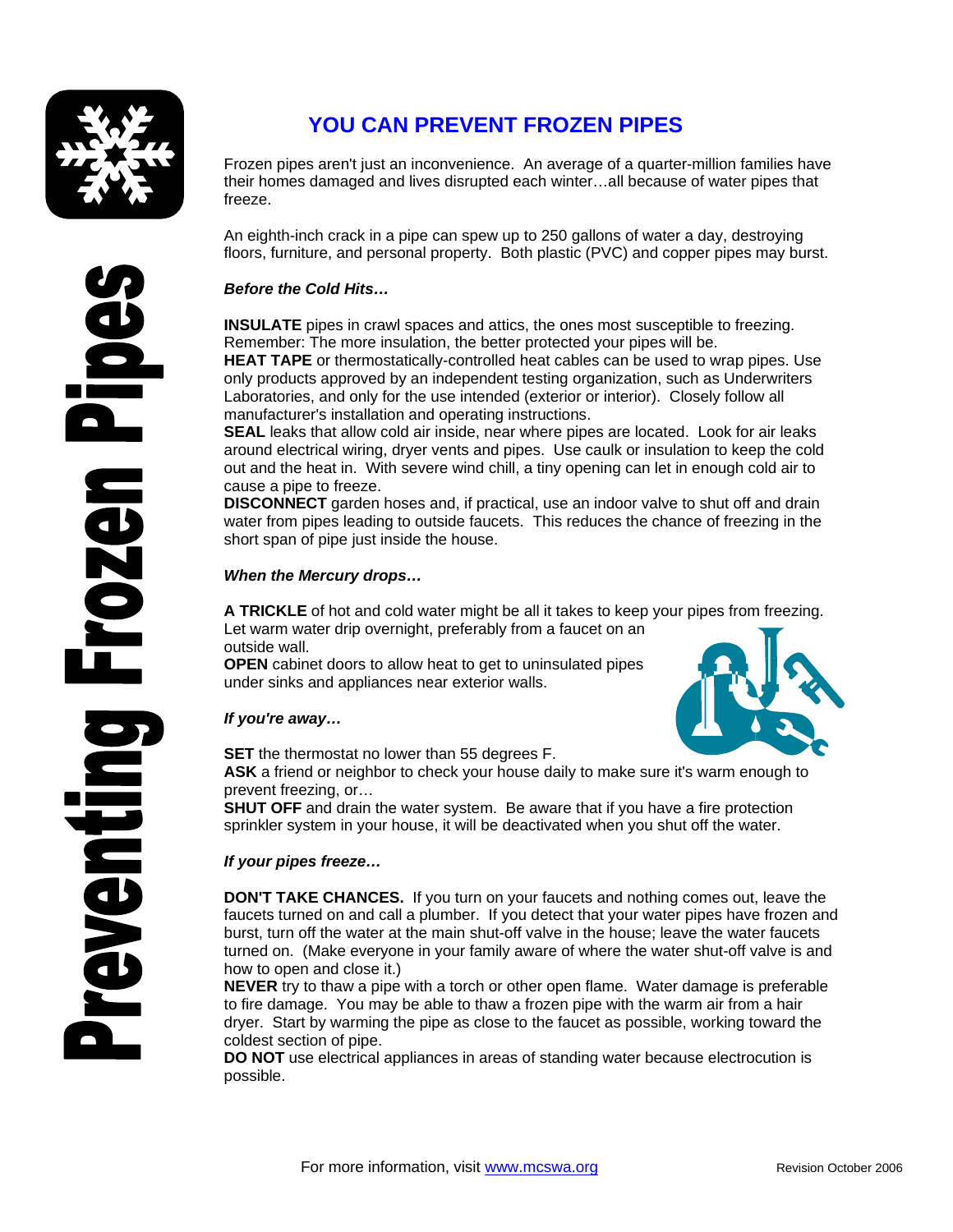# **Hot Tips for Preventing Cold Weather Damage**





#### **Preventing Ice Dams**

Ice dams are most common in northern climates. They occur when heavy snow buildup melts during the day and then refreezes when temperatures drop overnight.

After several days of freezing-melting cycles, the melted water and ice tend to work up under the shingles until water enters the attic and eventually does damage to the ceilings, wall and contents. If the ice dam goes unnoticed for an extended period, it can significantly damage the building and its contents.

There's no way to guarantee an ice dam won't damage your home, but you can reduce the likelihood of an ice dam forming in the first place:

- Thoroughly clean all leaves, sticks and other debris from rain gutters and down spouts. This allows melting roof snow to flow into gutters and through down spouts.
- Strive to keep snow on your roof to a minimum. Long-handled devices on the market called "roof rakes" let you stand on the ground and pull the snow off the roof. Keeping heavy snow loads off your roof reduces the chances for both ice dam formation and roof failure due to the weight.
- Keep gutters and down spouts clear of snow and icicles all winter.
- Evaluate the insulation and ventilation in your attic. Most experts agree attic insulation should have an R-value of at least R-30 (R-38 is preferable in northern climates). In addition, good airflow from under the eaves or soffit area along the underside of the roof and out through the roof vents is essential. The insulation prevents heat loss from the interior of the home. The venting allows the attic air to stay cold enough to prevent or minimize the freeze/thaw cycle on the roof. Consult a reputable roofing and/or insulation contractor about these improvements.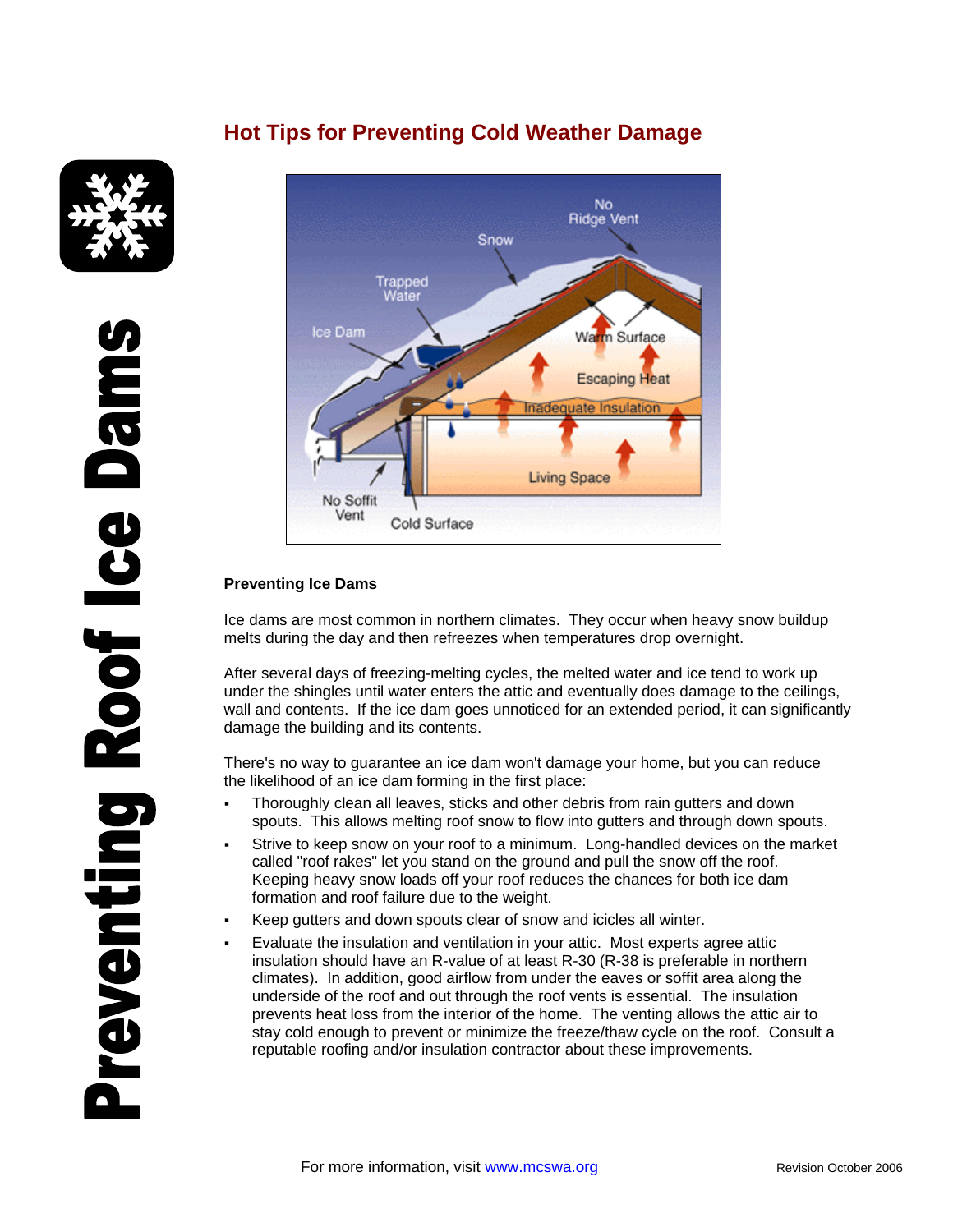

#### **1. What is an ice jam?**

Pieces of floating ice carried with a stream's current can accumulate at any obstruction to the stream flow. These ice jams can develop near river bends, mouths of tributaries, points where the river slope decreases, downstream of dams and upstream of bridges or obstructions. The water held back can cause flooding upstream, and if the obstruction suddenly breaks, flash flooding can occur downstream.

#### **2. When was the last time ice jam flooding occurred in Michigan?**

Record flooding from backwater caused by ice jams occurred along the Grand River in Ottawa County's Robinson Township during January 2005. Over the years, ice jams have also caused flooding on the River Raisin, Muskegon, Flat, Thornapple, and Kalamazoo Rivers.

#### **3. When is an ice jam likely to occur?**

An ice jam can occur anytime from early winter to late spring in Michigan, depending upon changes in temperatures that cause alternate freezing and melting of water surfaces. The most likely times are early winter before the surfaces are completely frozen and early spring when the ice cover begins to break up due to melting.

#### **4. What effect does snow have on flooding potential?**

When the snow melts, it adds water to the ground that drains away in the same way as water from rainfall. On average, one inch of fresh snowfall contains about a tenth of an inch of water. However, as snow accumulates and becomes compacted during the winter, the ratio of snow to water decreases. Thus, 10 inches of snow remaining on the ground into early spring may contain as much as five inches of water.

#### **5. How fast do the snow and ice melt?**

Three days with the maximum temperature of about 50 degrees would create enough melting to cause ice breakup on small streams. That amount of warming would also melt two inches of snow.

#### **6. What happens when rain falls on top of snow?**

Air temperature is still the most important factor in melting snow. Rain will usually not add much heat to the process. At 40 degrees, one inch of rain will only produce a tenth of an inch of added water from snow melt. At the same time, frozen ground will result in more of the available water running off directly to streams.

#### **7. What is a Hydrologic Outlook?**

A Hydrologic Outlook issued by the National Weather Service provides information on hydro meteorological conditions that could cause flooding or impact water supply. This product will typically be issued if precipitation forecasts and/or snowmelt potential indicate the possibility of flooding beyond 36 hours. The National Weather Service also issues a monthly probabilistic hydrologic outlook that provides the probability of the river reaching a given height over the next 90 days. The Hydrologic Outlook for the spring snowmelt flood potential defines the flood potential from snowmelt based on normal precipitation and rate of melt projected through the normal snowmelt period.

If the actual conditions bring more rapid melt or heavier rains than normal, or if ice jams occur, the flood threat would increase substantially. On the other hand, a gradual or intermittent melt, with minimal additional precipitation, would decrease the flood threat.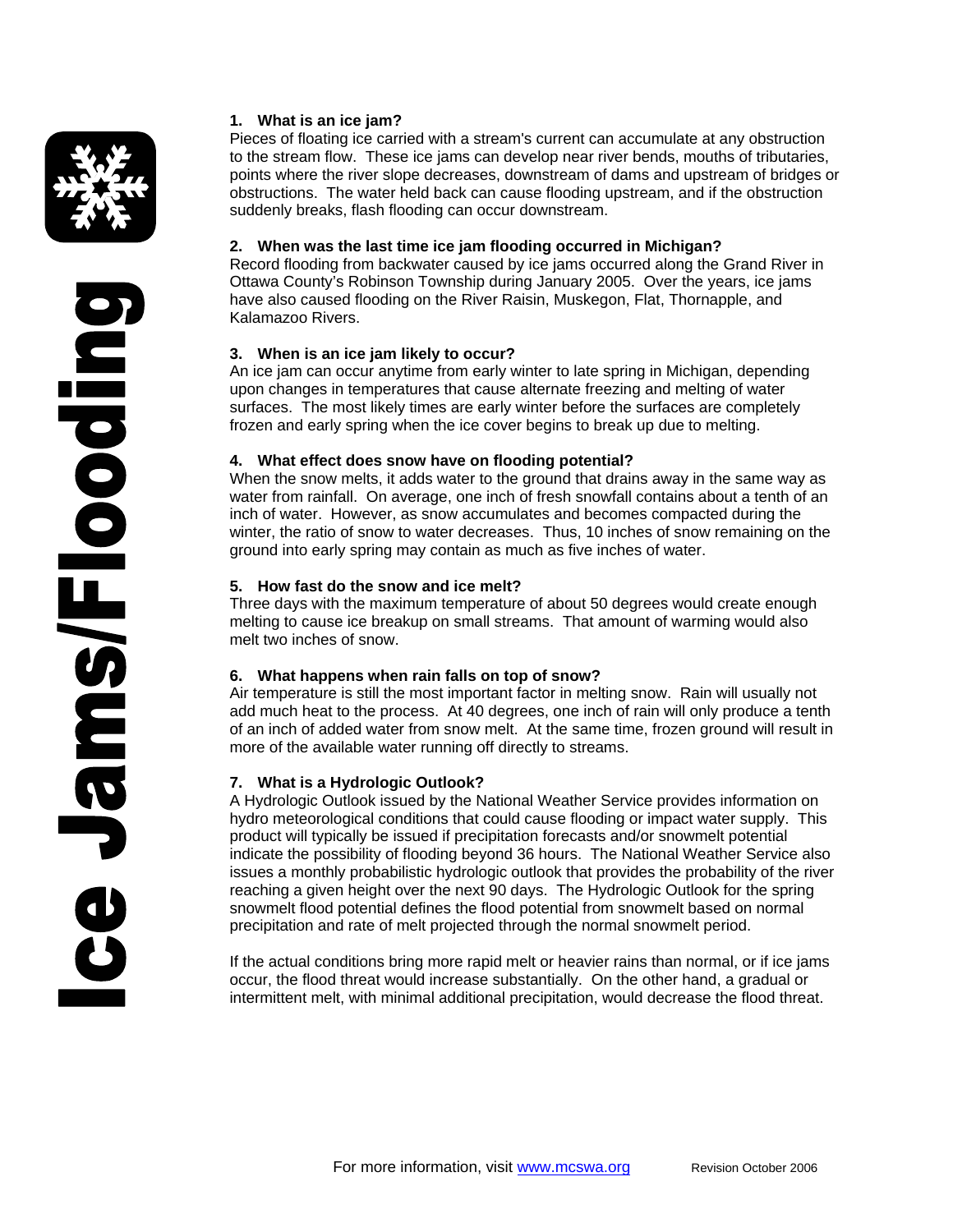

Jams/Flooding

Outlooks are based on calculation of existing snow cover, soil conditions, and stream flow in conjunction with predicted future weather conditions. Normal precipitation and snowmelt rates for the future period are presumed in making these projections. An earlier melt than expected may reduce flood potential. Alternatively, if snow persists into late March, the flood potential increases.

The river crest stage values given in the outlooks are only an indication of potential stream crests rather than specific forecasts. An increase in the potential can be expected if above normal precipitation and/or rapid melting develops. Likewise, the potential will decrease if below normal precipitation and/or more gradual melting occurs.

The main factors contributing to spring snowmelt flooding are:

- High soil moisture in the fall
- Significant frost in the ground
- High water content of existing snow cover
- Rapid, continuous melting
- Moderate to heavy rain during melting
- Ice jams

#### **Flood Potential Categories (assume normal precipitation and melt rates):**

**Minor snowmelt flood potential** - A general term indicating minimal or no property damage but possibly some public threat.

**Moderate snowmelt flood potential** – A general term indicating some inundation of structures and roads near streams; transfer to higher elevation necessary to save property, some evacuation may be required.

**Major snowmelt flood potential -** A general term indicating extensive inundation of structures and roads, and significant evacuations of people and/or transfer of property to higher elevations.

**Record snowmelt flood potential** - Large-scale inundation, requiring substantial resources from outside the local communities; equates to flooding which equals or exceeds the highest stage or discharge at a give site during the period of record keeping.



**The 2007 Hydrologic Outlooks for the spring snowmelt flood potential will be issued in February and March.**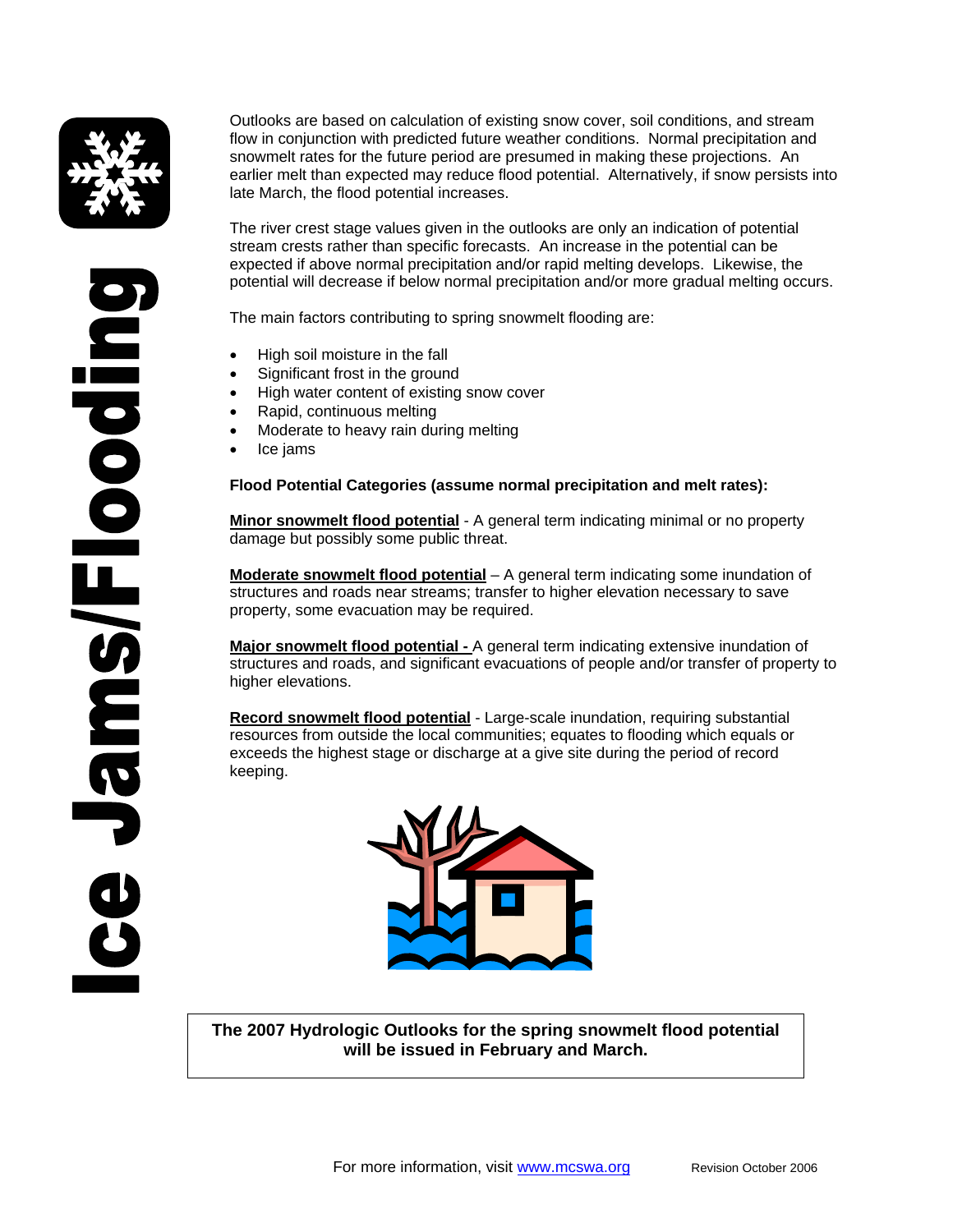

#### **Are you at Risk?**

Your local floodplain manager, building official, city engineer, or planning and zoning administrator can typically tell you whether you are in a flood or other hazard area. Your local community official is also a good source of information on how to protect yourself, your house and property from flooding and other hazards.

#### **Ways to protect your house and property**

Basement flood protection can involve a variety of changes to your house and property changes that can vary in complexity and cost. You may be able to make some types of changes yourself. Complicated or large scale changes or those that affect the structure of your house or its electrical wiring and plumbing should be carried out only by a professional contractor licensed to work in your state, county, or city. Below are some examples of flood protection.

• **Install Sewer Backflow Valves.** In some flood prone areas, flooding can cause sewage from sanitary sewer lines to back up into houses through drainpipes. Sewage backup not only causes damage, but also creates health hazards. Backflow valves have a variety of designs ranging from simple to complex. This is something that only a licensed plumber or contractor should do.

• **Raise or Flood-Proof Heating, Ventilating, and Air Conditioning Equipment**. In flood prone houses, a good way to protect HVAC equipment is to elevate it above the areas that flood. Another method is to leave the equipment where it is and build a concrete or masonry block flood wall around it.

• **Anchor Fuel Tanks.** Unanchored fuel tanks can be easily moved by floodwaters. One way to anchor a tank is to attach it to a large concrete slab whose weight is great enough to resist the force of floodwaters. Elevate tanks to a minimum of at least one foot above the base flood elevation. Floating and/or damaged tanks pose serious threats not only to you, your family, and your house, but also to public safety and the environment.

• **Raise Electrical System Components.** Any electrical system component, including service panels (fuse and circuit boxes), meters, switches, and outlets, can easily be damaged by floodwaters. All components of the electrical system, including the wiring, should be raised at least one foot above the base flood elevation.

• **Raise Washers and Dryers.** Washers and dryers can easily be damaged in a flood. In order to prevent this from happening, utilities can be placed on cinder blocks one foot above the base flood elevation.

• **Add a sump pump in your basement.** Sump pumps can help keep groundwater from entering your home's interior.

• **Cut drywall so that it is one-half to 1-inch off the floor**. This is especially important in basements. Concrete floors commonly absorb ground moisture—especially in winter months. That moisture can wick up the wallboard if it's touching the floor, allowing mold to grow out-of-sight within the walls. (You can hide the gap with wood or rubberized floor trim.)

• **Don't forget to buy flood insurance.** Flood insurance provides year-round financial protection and improves your ability to quickly recover when severe storms strike and cause unexpected flooding. Call your local insurance agent or 1-800-720-1090 to reach National Flood Insurance Program specialists.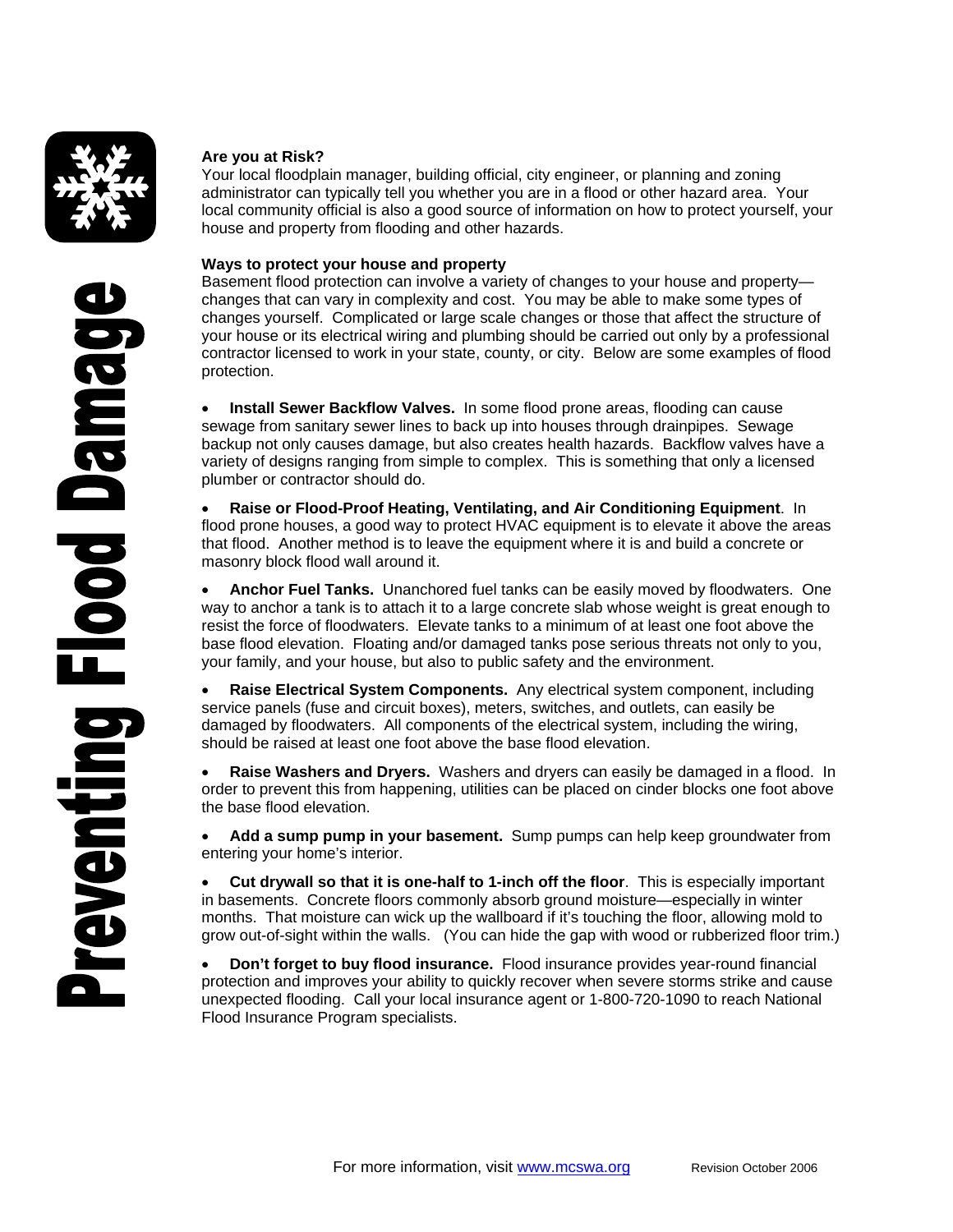

**OSUFANCE** 

**Elood** 

#### **1. Is flood damage covered by my homeowners insurance?**

Flood damage is excluded in nearly all homeowners and renters insurance policies, but can be purchased as a separate policy.

#### **2. Where do I get flood insurance?**

Any licensed property/casualty insurance agent can sell a flood insurance policy. If you are unable to locate an agent, contact the National Flood Insurance Progam's (NFIP) agent referral program at 1-888-CALL FLOOD or go to http://www.floodsmart.gov/floodsmart/pages/purchaseinsurance.jsp

#### **3. Is there a waiting period before my flood insurance policy becomes effective?**

There is a 30-day waiting period before a new or modified flood insurance policy becomes effective.

#### **4. Are all flood insurance policies the same?**

Flood insurance coverage can be purchased for homes and businesses – separate coverage must be purchased for the building and its contents.

#### **5. Do I need to live in a floodplain to get flood insurance?**

You do not need to live in a floodplain to purchase flood insurance – coverage is available to any building located in a community that has qualified for the National Flood Insurance Program. Click here or go to http://www.fema.gov/fema/csb.shtm for Michigan's flood insurance participating community listing from the NFIP.

#### **6. Is water back up in basements covered by a flood insurance policy?**

Coverage for water back up in basements (drains/sewers) is excluded from the flood insurance policy.

#### **7. Can I get coverage for water back up in basements?**

Although basement water back up is excluded under most homeowners insurance policies, coverage can be obtained by purchasing an endorsement. Most insurance companies offer sewer and drain back up as optional coverage. Coverage and limits vary by insurance company, so check with your agent/company about specifics. Some insurance companies include full coverage for sump pump failure while others specify items that are covered.

#### **8. Are there steps I can take to minimize losses from water back up in basements?**

- Never store perishables or valuables in basements that you can't afford to lose or replace.
- Do not store any item near basement drains.
- Check storm drain lines to make sure they're clear of debris, roots, etc.
- Grade the property around your home to drain water away from it.
- Install gutters and make sure downspouts are extended away from the foundation in order to carry water away from the basement walls.
- Use shelving or store items several inches above the potential water level in order to prevent loss.
- If you do have some water seepage following storms, take corrective measures to alleviate problems in the future.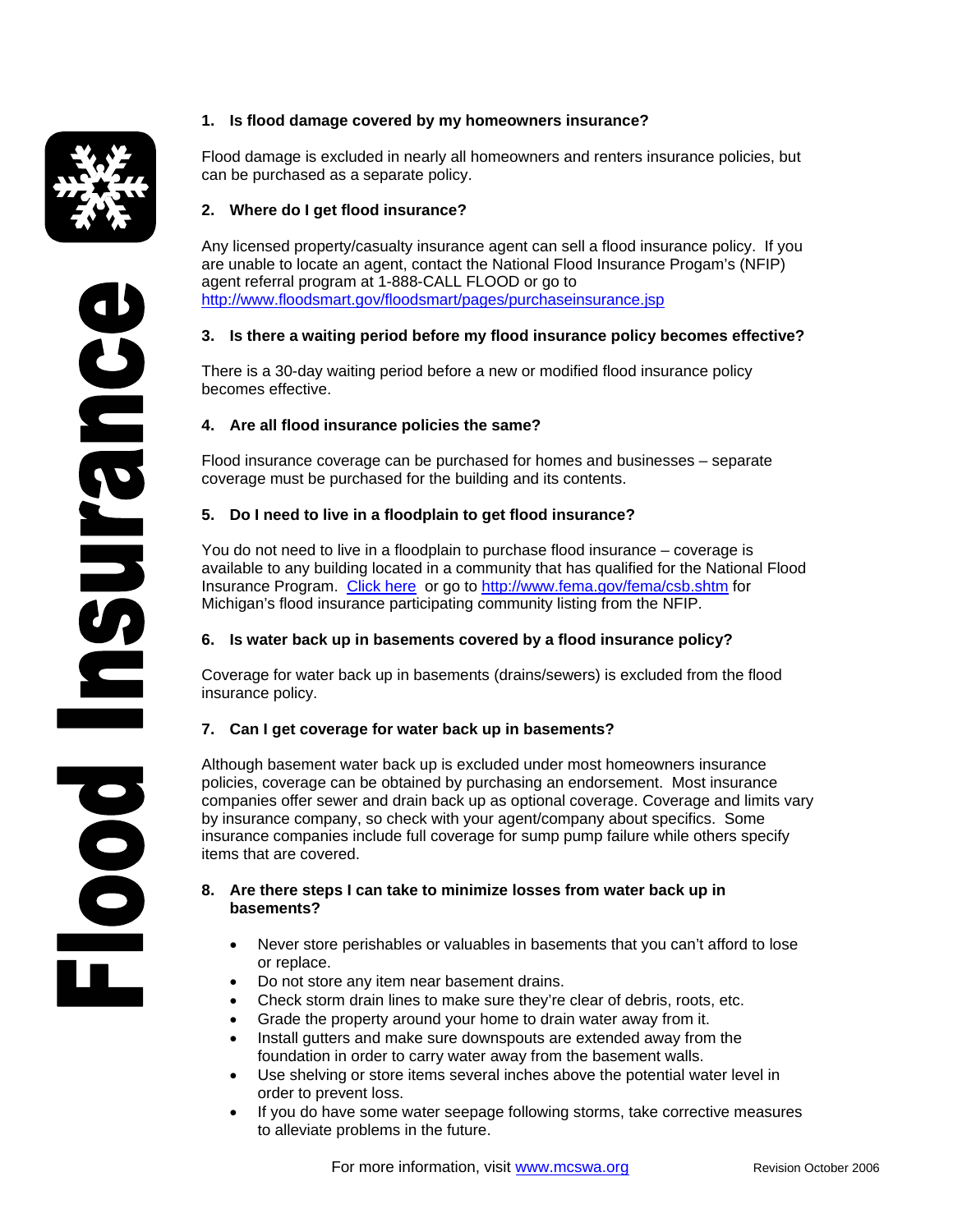

Each year fire claims the lives of 4,000 Americans, injures tens of thousands, and causes billions of dollars worth of damage. People living in rural areas are more than twice as likely to die in a fire as those living in mid-sized cities or suburban areas. The misuse of wood stoves, portable space heaters and kerosene heaters is especially common risks in rural areas.

The United States Fire Administration (USFA) believes rural fire problems can be reduced by teaching people to recognize the hazards. The following precautionary steps can greatly reduce an individual's chances of becoming a fire casualty.

# **Wood Stoves**

Wood stoves cause over 9,000 residential fires every year. Carefully follow the manufacturer's installation and maintenance instructions. Look for solid construction, such as plate steel or cast iron metal. Check for cracks and inspect legs, hinges and door seals for smooth joints and seams. Use only seasoned wood for fuel, not green wood, artificial logs, or trash. Inspect and clean your pipes and chimneys annually and check monthly for damage or obstructions. Be sure to keep combustible objects at least three feet away from your wood stove.



# **Electric Space Heaters**

Buy only heaters with the Underwriter's Laboratory (UL) safety listing. Check to make sure it has a thermostat control mechanism, and will switch off automatically if the heater falls over. Heaters are not dryers or tables; don't dry clothes or store objects on top of your heater. Space heaters need space; keep combustibles at least three feet away from each heater. Always unplug your electric space heater when it is not in use.

# **Kerosene Heaters**

Buy only UL-approved heaters and check with your local fire department on the legality of kerosene heater use in your community. Never fill your heater with gasoline or camp stove fuel; both flare up easily. Only use crystal clear K-1 kerosene. Never overfill any portable heater. Use the kerosene heater in a well ventilated room.

# **Fireplaces**

Fireplaces regularly build up creosote in their chimneys. They need to be cleaned out frequently and chimneys should be inspected for obstructions and cracks to prevent deadly chimney and roof fires. Check to make sure the damper is open before starting any fire. Never burn trash, paper or green wood in your fireplace. These materials cause heavy creosote buildup and are difficult to control. Use a screen heavy enough to stop rolling logs and big enough to cover the entire opening of the fireplace to catch flying sparks. Don't wear loose-fitting clothes near any open flame. Make sure the fire is completely out before leaving the house or going to bed. Store cooled ashes in a tightly sealed metal container outside the home.

Finally, having a working smoke alarm dramatically increases your chances of surviving a fire. And remember to practice a home escape plan frequently with your family.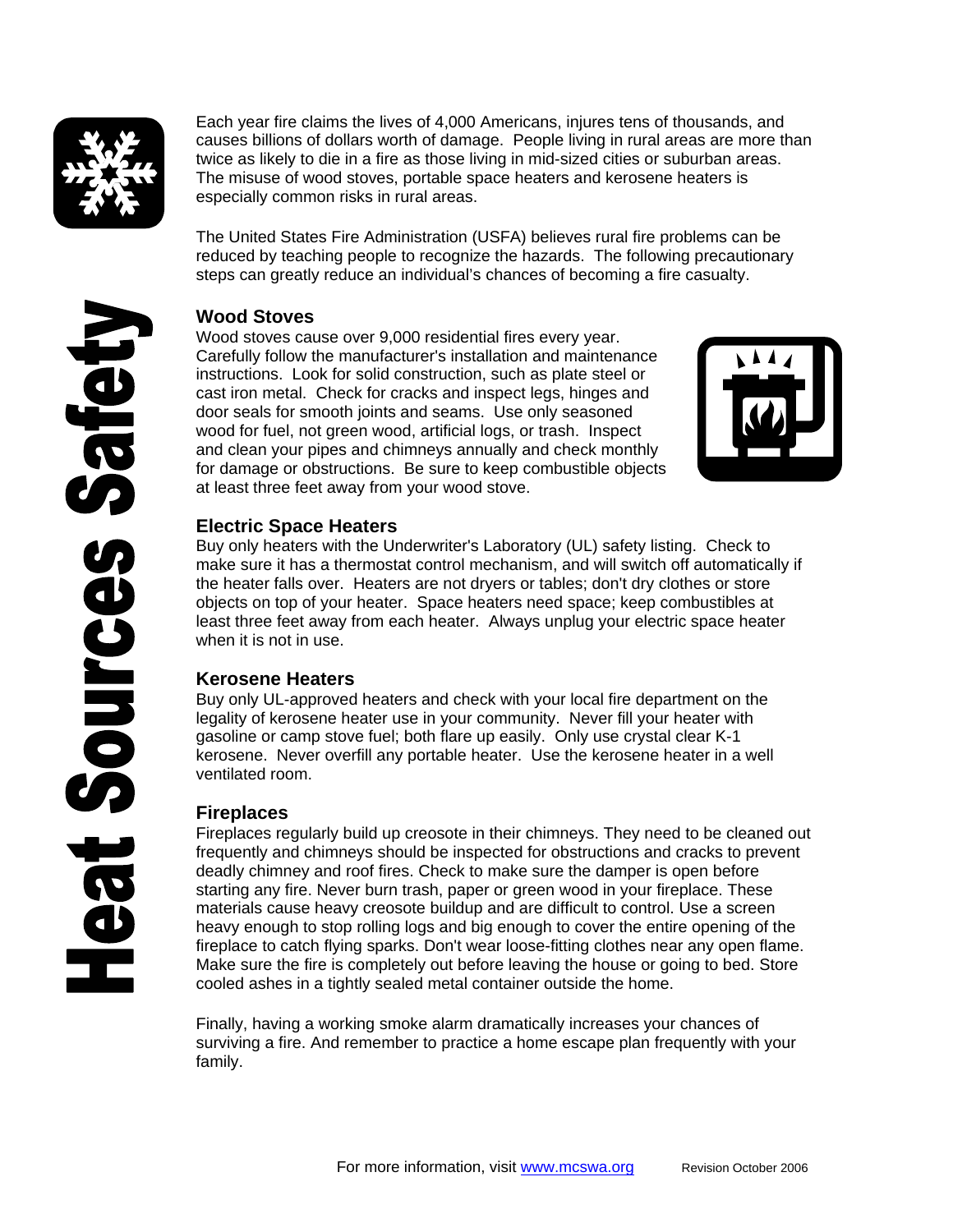

*The following information, developed by the Red Cross with technical advice from the Centers for Disease Control and Prevention, the National Fire Protection Association (publisher of the National Electric Code ®)*  and the U. S. Consumer Product Safety Commission, is provided to address questions about using a *generator when disaster strikes.* 

## **1. Purchasing a Generator**

If you choose to buy a generator, be sure to get one that is rated for the amount of power that you think you will need. Examine the labels on lighting, appliances, and equipment you plan to connect to the generator to determine the amount of power that will be needed to operate the equipment.

For lighting, the wattage of the light bulb indicates the power needed. Appliances and equipment usually have labels indicating power requirements on them. Choose a generator that produces more power than will be drawn by the combination of lighting, appliances, and equipment you plan to connect to the generator including the initial surge when it is turned on. If your generator does not produce adequate power for all your needs, stagger the operating times for various equipment.

If you cannot determine the necessary amount of power, ask an electrician to determine that for you. (If your equipment draws more power than the generator can produce, then you may blow a fuse on the generator or damage the connected equipment.)

## **2. Using a Generator**

The primary hazards to avoid when using a generator are carbon monoxide (CO) poisoning from the toxic engine exhaust, electric shock or electrocution, and fire. Follow the directions supplied with the generator. Every year, people die in incidents related to portable generator use.

*Under no circumstances should portable generators be used indoors*, including inside a garage, carport, basement, crawlspace, or other enclosed or partially-enclosed area, even with ventilation. Opening doors and windows or using fans will not prevent CO buildup in the home. The CO from generators can rapidly lead to full incapacitation and death, but CO can't be seen or smelled. Even if you cannot smell exhaust fumes, you may still be exposed to CO. If you start to feel sick, dizzy, or weak while using a generator, get to fresh air RIGHT AWAY - DO NOT DELAY.

Be sure to place the generator away from windows, doors, and vents that could allow CO to come indoors. To avoid electrocution, keep the generator dry and do not use in rain or wet conditions. To protect the generator from moisture, operate it on a dry surface under an open canopy-like structure, such as under a tarp held up on poles. Only touch the generator with DRY hands.

It is a good idea to install battery-operated CO alarms or plug-in CO alarms with battery back-up in your home, according to the manufacturer's installation instructions. If CO gas from the generator enters your home and poses a health risk, the alarm will sound to warn you. Test the battery frequently and replace when needed.



**3. Be sure to turn the generator off and let it cool down before refueling**. Gasoline spilled on hot engine parts could ignite.

Store generator fuel in an approved safety can. Use the type of fuel recommended in the instructions or on the label on the generator. Local laws may restrict the amount of fuel you may store, or the storage location. Ask your local fire department for additional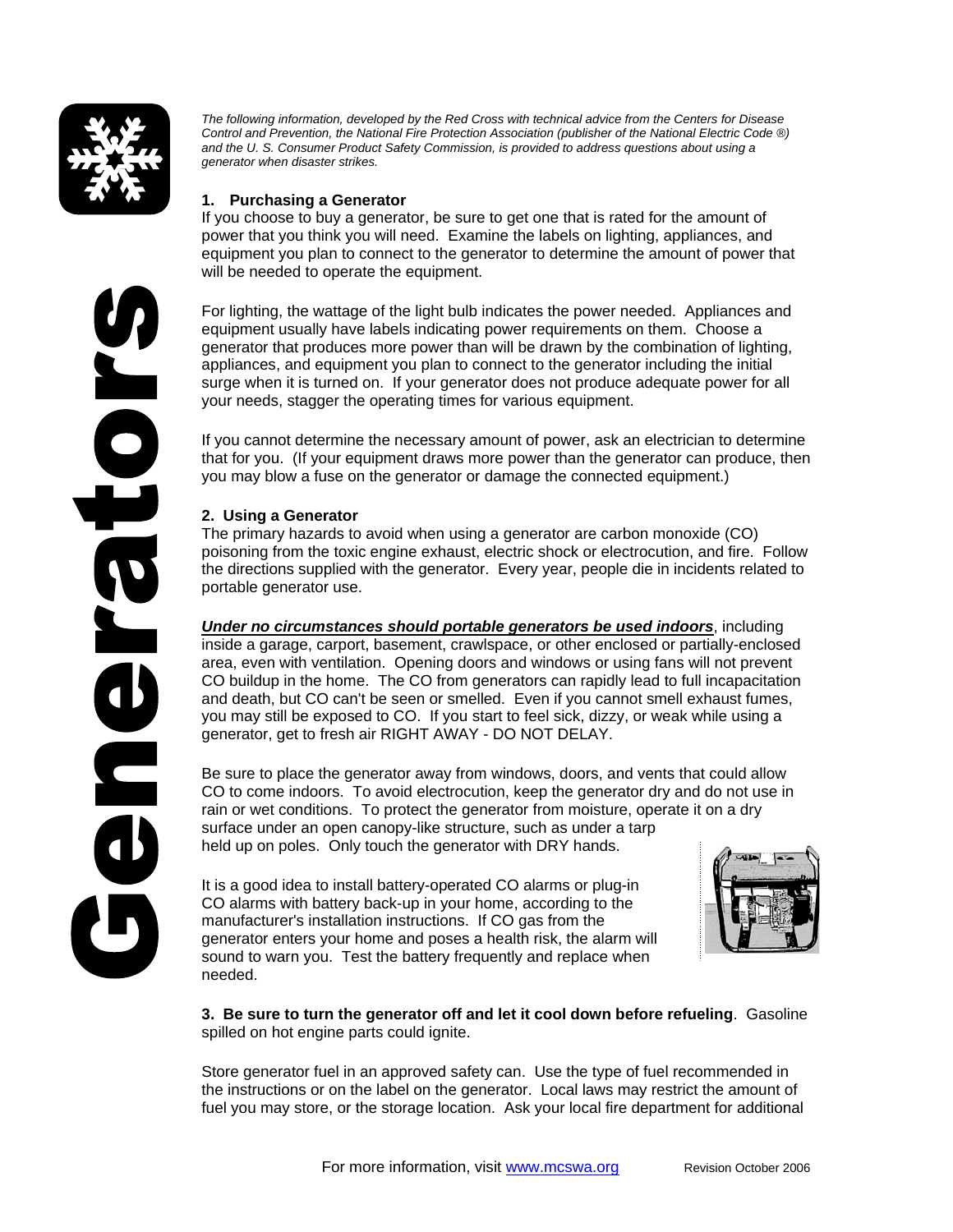

information about local regulations. Store the fuel outside of living areas in a locked shed or other protected area. Do not store it near a fuel-burning appliance, such as a natural gas water heater in a garage. If the fuel is spilled or the container is not sealed properly, invisible fuel vapors can travel along the ground and be ignited by the appliance's pilot light or by arcs from electric switches in the appliance.

**4. Plug appliances directly into the generator. Or, use a heavy duty, outdoor-**

**rated extension cord** with wattage or amperage capacity at least equal to the sum of the connected appliance loads. Check that the entire cord is free of cuts or tears and that the plug has all three prongs, especially a grounding pin. Never try to power the house wiring by plugging the generator into a wall outlet, a practice known as "backfeeding." This is an extremely dangerous practice that presents an electrocution risk to utility workers and neighbors served by the same utility transformer. It also bypasses some of the built-in household protection devices.

## **5. Future Considerations**

It is recommended that a generator be connected to house wiring by having a qualified electrician install a power transfer switch. This switch must be installed in accordance with the National Electrical Code® (NEC), which is published by the National Fire Protection Association, and all applicable state and local electrical codes. Call a qualified electrician or check with your utility company to see if they can install the appropriate equipment.

For power outages, permanently installed stationary generators are better suited for providing backup power to the home. Even a properly connected portable generator can become overloaded. This may result in overheating or stressing the generator components, possibly leading to a generator failure. Be sure to read instructions that come with the generator to make sure you operate it within its limitations for power output.